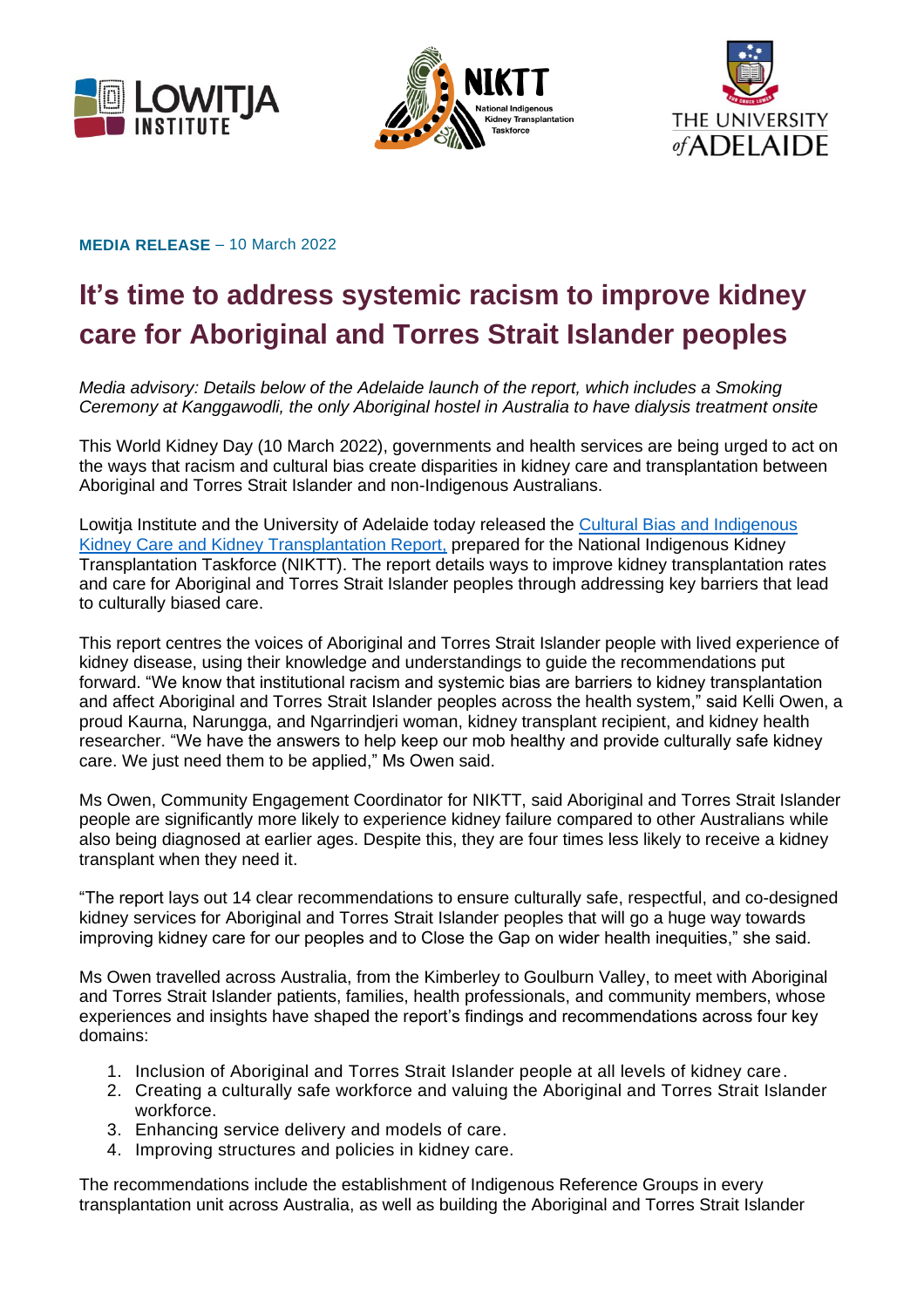





kidney health workforce to include specialised clinical roles such as Aboriginal regional transplant care coordinators and sustainable kidney patient navigator/peer support roles.

"Our work at Lowitja Institute over many years has shown that culture is a protective factor for Aboriginal and Torres Strait Islander health and wellbeing and needs to be integrated within health policy frameworks and service delivery," said Lowitja Institute CEO Adjunct Professor Janine Mohamed.

"The report underlines how racism in the health system manifests in various ways through institutional and organisational systems and implicit and explicit bias from health professionals, and its direct impact on clinical care."

"We need a culturally safe health system so that our people experience a sense of belonging and wellbeing within health care settings and access to the best care when we need it most," Dr Mohamed said.

"Kidney transplantation is the best treatment for severe kidney failure and community have clearly and consistently said they want transplantation to allow them to return home. Yet we have systems that effectively disadvantage and exclude some groups of people and we need to change our models of care to address this," said Professor Stephen McDonald, a kidney specialist in Adelaide and Chair of the NIKTT.

"The recommendations laid out in this report are an important step in this. Involvement of Aboriginal and Torres Strait Islander people in co-designing these care pathways will be critical."

"As health professionals, we will need to institute and sustain initiatives that address racism and cultural bias in health care and build on the strong examples of culturally safe care outlined in the report."

Yet even the NIKTT, which was established in July 2019 to improve access to kidney transplants for Aboriginal and Torres Strait Islander peoples, is already facing uncertainty, with its funding not assured beyond 30 June 2022.

"Resourcing for the NIKTT needs to continue so our work can continue and expand," Ms Owen said.

*For media queries and/or to arrange an interview with a spokesperson, please contact Jo Cackett, Lowitja Institute, Communications, 0474 727 506 / jo.cackett@lowitja.org.au*